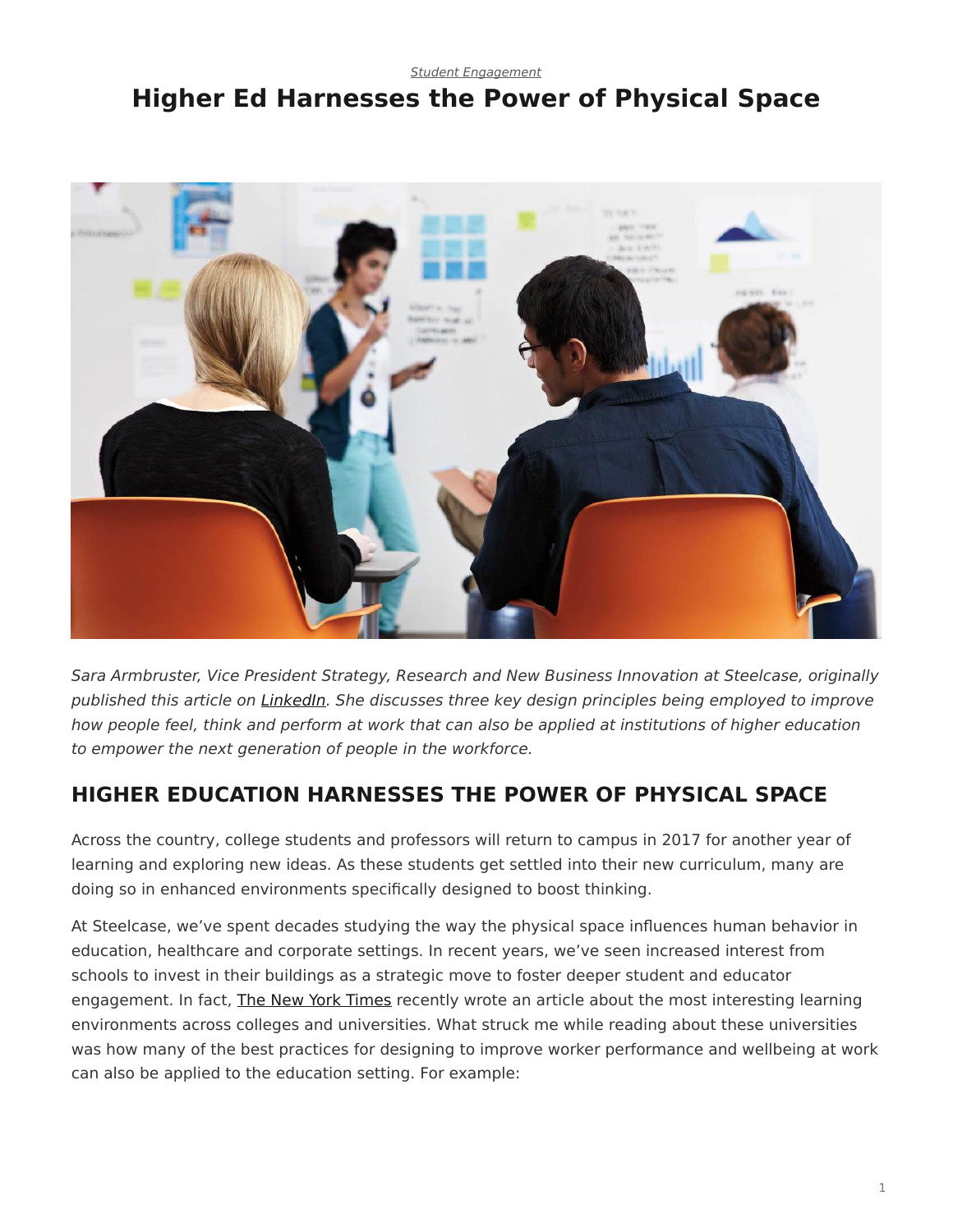### **PROVIDE CHOICE AND CONTROL**

Workers are more engaged when they're given choices and control over how and where they work. Similarly, students find more energy and focus when they have a variety of options on where to learn, depending on the type of studying they need to do. Too often, [education environments](https://www.steelcase.com/discover/information/education/) have been designed primarily around lecture-style teaching. Students also need places to collaborate and more private settings for focused work.

2.

### **MINIMIZE DISTRACTIONS**

Distractions from technology and other activity in our environment can make it harder for workers to focus. The same is true for students who face similar distractions in the classroom, libraries, and other study settings. Well-designed spaces can and should provide workers and students with spaces with greater privacy for when they need to do intense, focused work.

3.

## **DESIGN FOR SPONTANEOUS COLLABORATION**

The best ideas often come at unexpected times, and chance meetings offer opportunities for bridging of ideas. This is as true on campus as it is in an office. Whether catching a few minutes with a professor after class or bumping into a peer working on a class assignment, these spur of the moment conversations can enable new and unique connections to be made to enhance existing ideas. Student workspaces should encourage opportunities for spontaneous collaboration.

More and more, universities are taking cues from what's been found to work in the corporate world and are applying it to educational settings. While developing [Cornell Tech](http://tech.cornell.edu/future-campus), designers looked at leading corporations known for their work environments including Pixar, Bloomberg, and Google to glean fresh ideas. At York University's [Bergeron Centre](http://thebergeroncentre.ca/), students presented their ideas to business leaders in a space intentionally designed to imitate a corporate lounge. And, at Wichita State University's [Innovation](http://vimeo.com/110931562) [Campus](http://vimeo.com/110931562), businesses run their own spaces and laboratories to educate students. Wichita State also spoke with local businesses to see what they looked for from graduates and is using that feedback to create better prepared graduates.

Both the education and corporate worlds understand that [space](https://www.steelcase.com/insights/articles/power-of-place/) is important and can have a large impact on overall performance. By leveraging these best practices, institutions of higher education can continue to shape the next generation of workers empowering them to be the workforce's newest innovators and disruptors.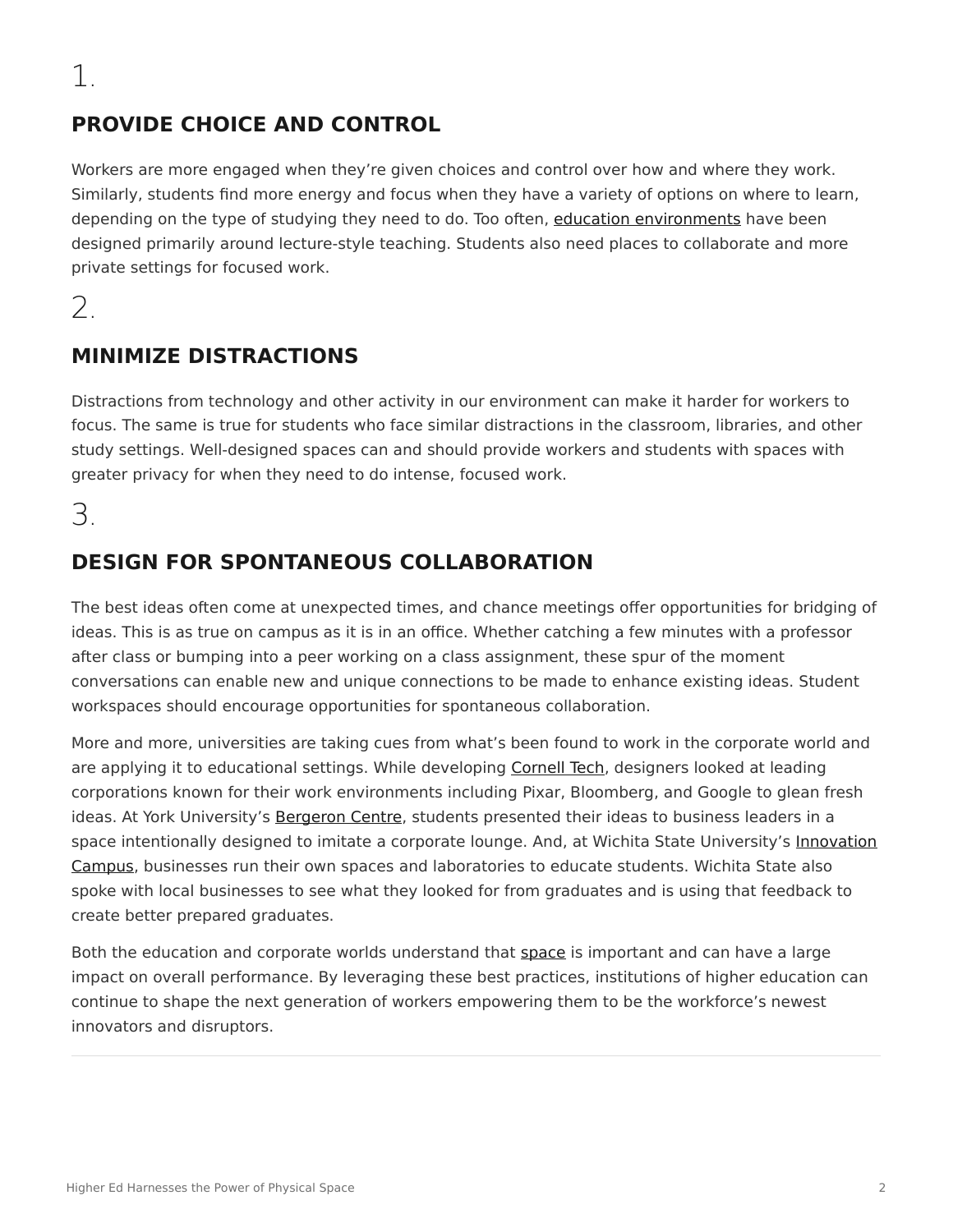

Sara Armbruster, [Steelcase Vice President, Strategy, Research and New Business Innovation,](https://www.linkedin.com/pulse/higher-education-harnesses-power-physical-space-sara-armbruster?articleId=6199300992140484608) oversees strategy creation and corporate business development, as well as Steelcase's design research activity. She also oversees Steelcase Health, Steelcase Education and PolyVision. Her responsibilities include driving business growth in strategic markets, investments in internal and external growth opportunities, and creation of new business models.

#### **Steelcase**

#### **[Steelcase](https://www.steelcase.com/research/articles/author/steelcase-360/)**

Steelcase 360 explores the latest research, insights and trends on how the power place can make a difference in the way people work, learn and heal.

| +About Steelcase |
|------------------|
| +Customer Care   |
| +Legal Notices   |
| +Connect With Us |
| +Contact Us      |
| <b>Steelcase</b> |